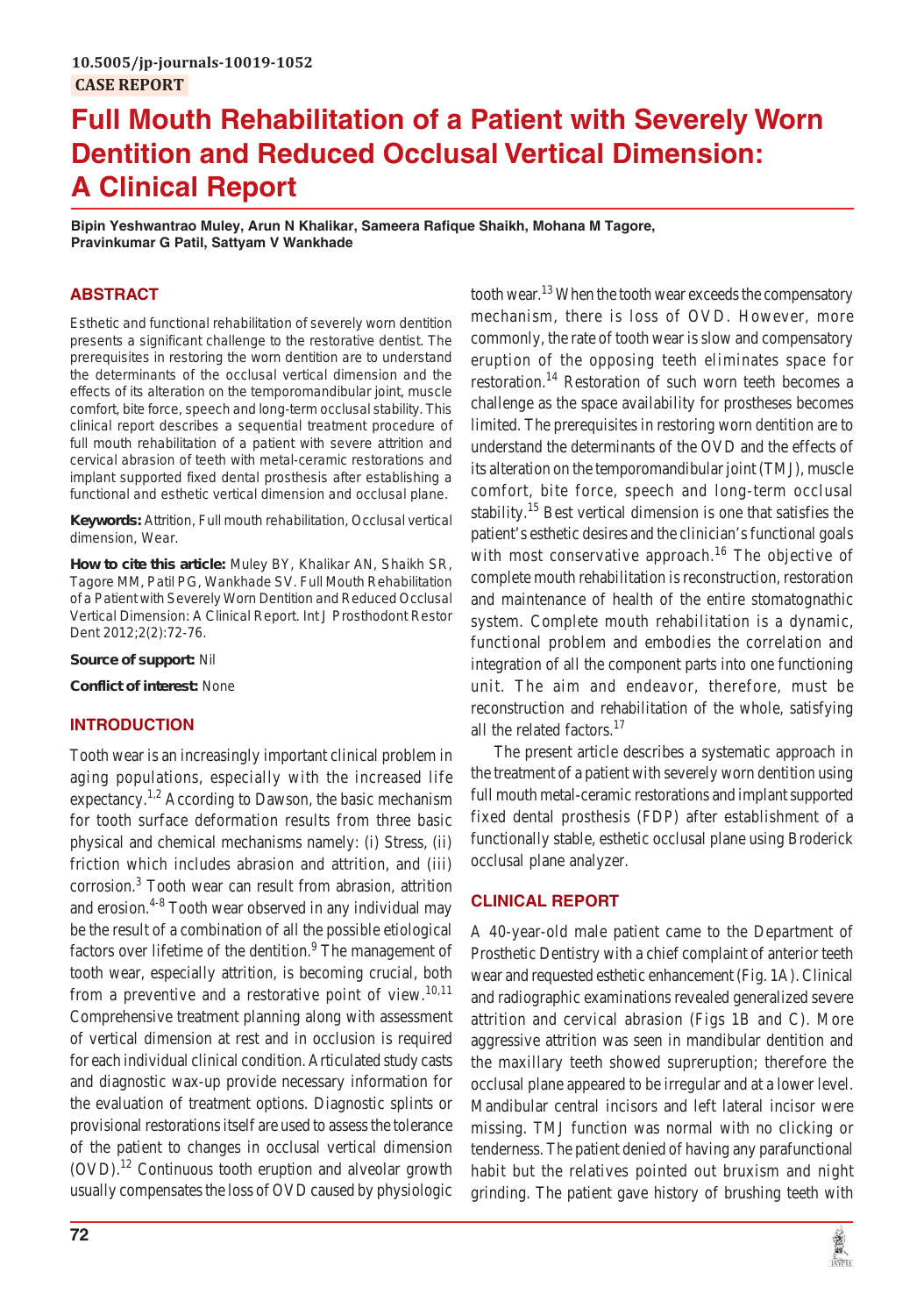

Fig. 1A: Pretreatment profile view



**Fig. 1B:** Pretreatment frontal view of teeth in occlusion



Fig. 1C: Pretreatment radiograph

an abrasive tooth powder with a hard bristle brush. After complete diagnostic evaluation, treatment plan was designed to establish the occlusal plane at a proper level and full mouth rehabilitation of the maxillary and mandibular natural dentition with metal-ceramic restorations after endodontic treatment and implant supported FDP in place of the missing mandibular incisors. The patient was instructed about proper brushing technique with a less abrasive toothpaste and soft bristle brush.

Study casts were obtained and mounted on a semiadjustable articulator (Bio-Art, Sao Carlos, Sao Paulo, Brazil) using centric relation occlusal record and a facebow transfer. As revealed from diagnostic mounting, there was insufficient height of several teeth. Endodontic therapy of all natural teeth and crown lengthening procedure of several maxillary and mandibular teeth was carried out for longterm functional and esthetic restorations of the teeth. Maxillary left second and third molars showed poor prognosis and were advised for extraction. A centric relation anterior index from pattern resin (GC Corporation, Tokyo, Japan) was fabricated to maintain the centric relation position at the desired OVD during teeth preparation phase. Mock preparation and diagnostic wax-up of anterior teeth was accomplished. By using Broderick's occlusal plane analyzer, occlusal plane was determined on the mandibular cast (Figs 2A and B) and a baseplate wax (modeling wax; Deepti Dental Products, Ratnagiri, India) occlusal plane index was made on this established occlusal plane.<sup>18</sup> The occlusal plane index was mounted in place of maxillary cast and used to prepare diagnostic wax-up of mandibular posterior teeth at the established occlusal plane (Fig. 2C). Maxillary posterior wax-up was completed using the mandibular wax-up (Fig. 2D). Vinyl polysiloxane putty (Elite HD+, Zhermack SpA, Badia Polesine, Italy) templates were made of the diagnostic wax-up. Preparation of the maxillary and mandibular teeth was performed using the centric relation index to confirm clearance. Postcore restorations with glass fiber posts (DT Light-Post Illusion, Bisco Inc, Illinois, USA) was cemented with maxillary right canine, first and second premolars (Fig. 3). Core build of maxillary and mandibular teeth was accomplished with composite resin (Matrix, Medicept Dental, Middlesex, UK). By using putty templates of the diagnostic wax-up, provisional restorations were fabricated from bis-acryl resinbased provisional restorative material (Luxatemp Star,





**Fig. 2A:** Occlusal plane determined **Fig. 2B:** Occlusal plane using Broderick occlusal plane carved on baseplate wax analyzer

block

International Journal of Prosthodontics and Restorative Dentistry, April-June 2012;2(2):72-76 **73**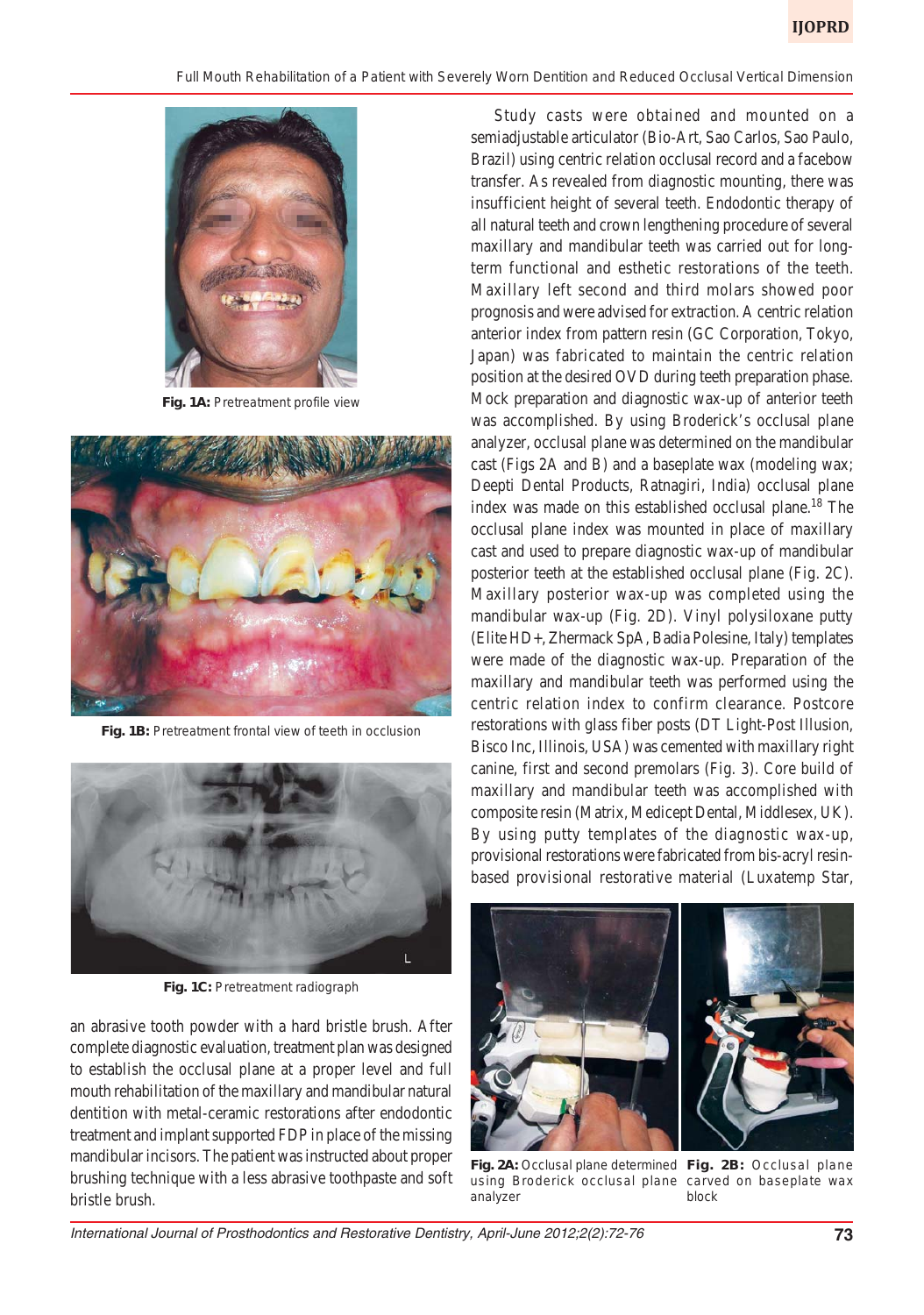

**Fig. 2C:** Occlusal plane index mounted and mandibular diagnostic wax-up accomplished



**Fig. 2D:** Maxillary posterior wax-up



**Fig. 3:** Post-core with glass fiber posts in maxillary right canine, first and second premolars

DMG, Hamburg, Germany) and cemented using temporary cement (TempoCem Ne, DMG, Hamburg, Germany). The missing mandibular incisors were replaced with fixed provisional dental prosthesis at this time. The provisional restorations were subsequently equilibrated to establish maximum intercuspation in centric relation along with canine guidance and anterior coupling in protrusive guidance.

Once the provisional restorations were equilibrated and esthetics and phonetics were deemed satisfactory, an occlusal bite record was made of the maxillary and mandibular provisional restorations. Impressions of the provisional restorations made, casts were mounted using facebow and occlusal bite record of the provisional restorations against each other. A custom incisal guide table was fabricated to reproduce the anterior guidance established with the provisional restorations. The protrusive path and lateral excursions were recorded in putty on the flat guide table by movement of the articulator pin. A vinyl polysiloxane putty (Elite HD+, Zhermack SpA, Badia Polesine, Italy) index was made from the provisional models to duplicate the provisional restorations in definitive restorations. Patient used these provisional restorations for 3 months and was evaluated weekly for occlusion, wear and TMJ tolerance. After 3 months, the provisional restorations were removed and teeth were modified to make the definitive impressions with vinyl polysiloxane impression material (Elite HD+, Zhermack SpA, Badia Polesine, Italy) in a custom acrylic tray. Vinyl polysiloxane bite registration paste (Exabite II NDS, GC America INC, Alsip, Illinois, USA) was injected between anterior teeth while keeping the posterior provisionals in place. Two posterior bite registration records were obtained by placing the anterior bite record and keeping provisional restorations on one side. In this way three individual bite registration records (one of anterior sextant and two of posterior sextants) were obtained while maintaining the OVD achieved by provisional restorations. After recording the facebow relation, definitive casts were mounted on semiadjustable articulator. The wax-up for the definitive restorations were prepared using cut back technique using custom incisal guide table and putty index of provisional casts, and definitive metal-ceramic restorations were fabricated. Unglazed metal-ceramic definitive restorations were tried in the patient's mouth and evaluated for esthetics, occlusion and phonetics. After complete satisfaction of the patient, the restorations were glazed and cemented using glass ionomer luting cement (GC Gold Label, GC Corporation, Tokyo, Japan). Osteotomy was performed in the region of mandibular right central incisor and left lateral incisor to receive two one-stage implants (Fig. 4). Implant supported provisional FDP was prepared and cemented on the implants. The provisional FDP was replaced with a definitive metal-ceramic FDP after 3 months of evaluation (Fig. 5A). Posterior disclusion on protrusion and canineguided occlusion on lateral excursion was achieved in the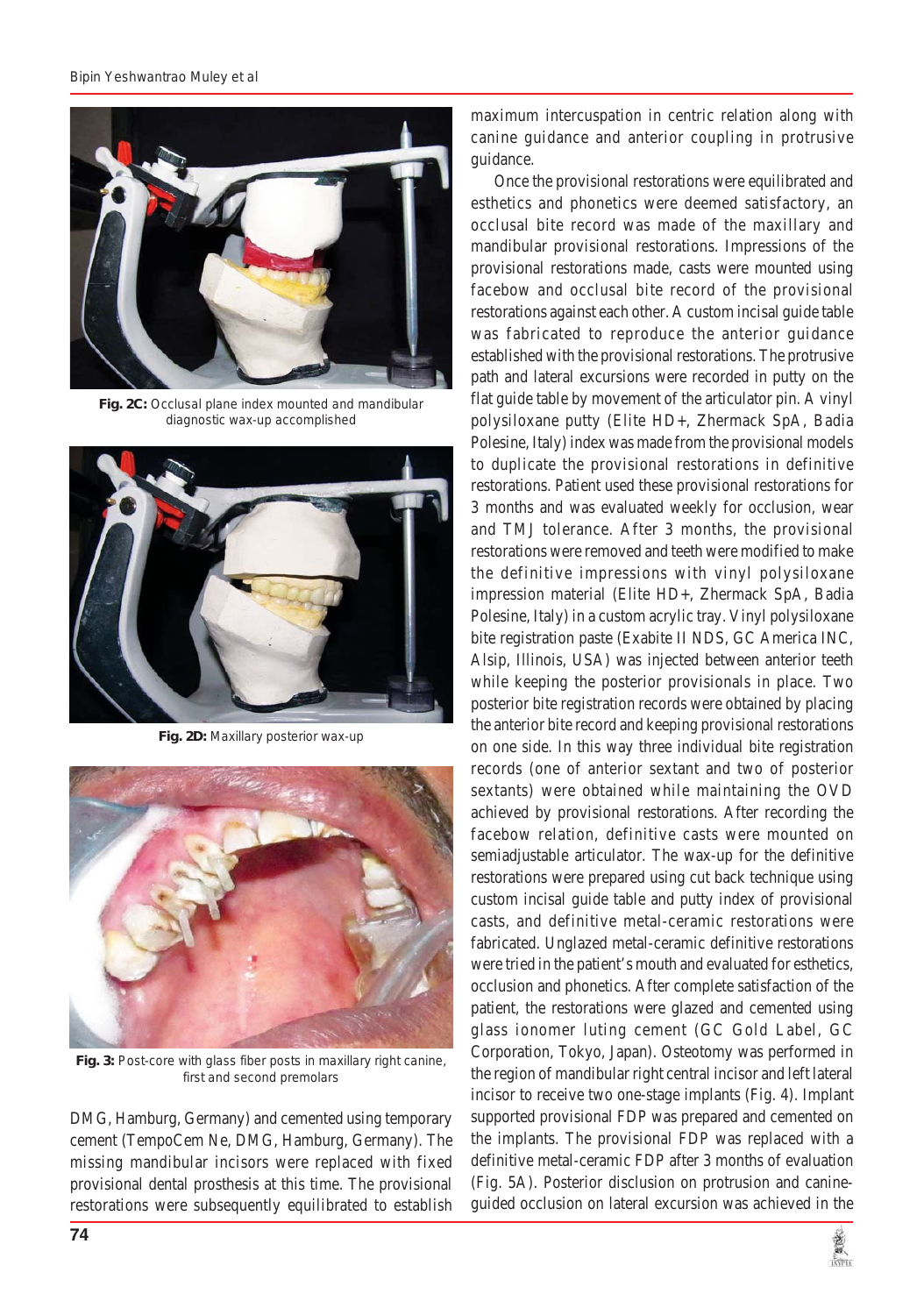*Full Mouth Rehabilitation of a Patient with Severely Worn Dentition and Reduced Occlusal Vertical Dimension*



**Fig. 4:** Two one-stage implants in place of mandibular right central incisor and left lateral incisor



**Fig. 5A:** Definitive restorations in left lateral excursion



**Fig. 5B:** Post-treatment profile view

definitive restorations. The patient was given oral and written oral hygiene instructions and recalled for periodic examination. Patient was satisfied with the esthetic and functional outcome of the treatment after 1 year follow-up (Figs 5B and C).



**Fig. 5C:** Post-treatment radiograph

# **DISCUSSION**

Tooth surface loss has been classified into erosion, attrition, abrasion and abfraction.<sup>4</sup> Tooth wear has a multifactorial cause and may be generalized throughout the dentition, but is often localized to incisors and canines.<sup>19</sup> The distribution of wear in the dentition is not even, as is evidenced by the difference between anterior and posterior teeth.<sup>20</sup> Inadequate or unstable posterior support has been identified as a factor in severe anterior attrition and decreased  $OVD<sup>21</sup>$  Posterior occlusal prematurities, too, may cause increased function on anterior teeth, resulting in increased wear. Clinical judgment plays a major role in the assessment of this important component in rehabilitation. A variety of techniques, such as phonetics, interocclusal distance, swallowing and patient preferences, have been proposed to determine measurements for the correct  $OVD$ .<sup>22,23</sup>

It is important to establish the cause of wear before intervention to help improve the effectiveness of any preventive and restorative care.<sup>19</sup> The patient in the clinical report had severe attrition and cervical abrasion of teeth. Although, the patient denied of having bruxism or night grinding habit, but his relatives pointed out these parafunctional habits. Bruxism control through the use of a nightguard by rigid occlusal stabilization appliance relieved in the region of implants was provided to reduce harmful stresses on implants and rest of the dentition.<sup>24</sup> Patient was also having cervical abrasion so he was advised of proper brushing technique using soft bristle toothbrush and a toothpaste with less amount of abrasive agents. Full mouth endodontic therapy was essential part of the treatment procedure as the dentition was having severe attrition and dentin exposure. Endodontic treatment also helped in preparing the teeth to receive restorations with sufficient retention and to reduce post-treatment sensitivity or other complications.

## **SUMMARY**

Severe wear cases present many challenges to the restorative dentist, including gaining the space to create restorations